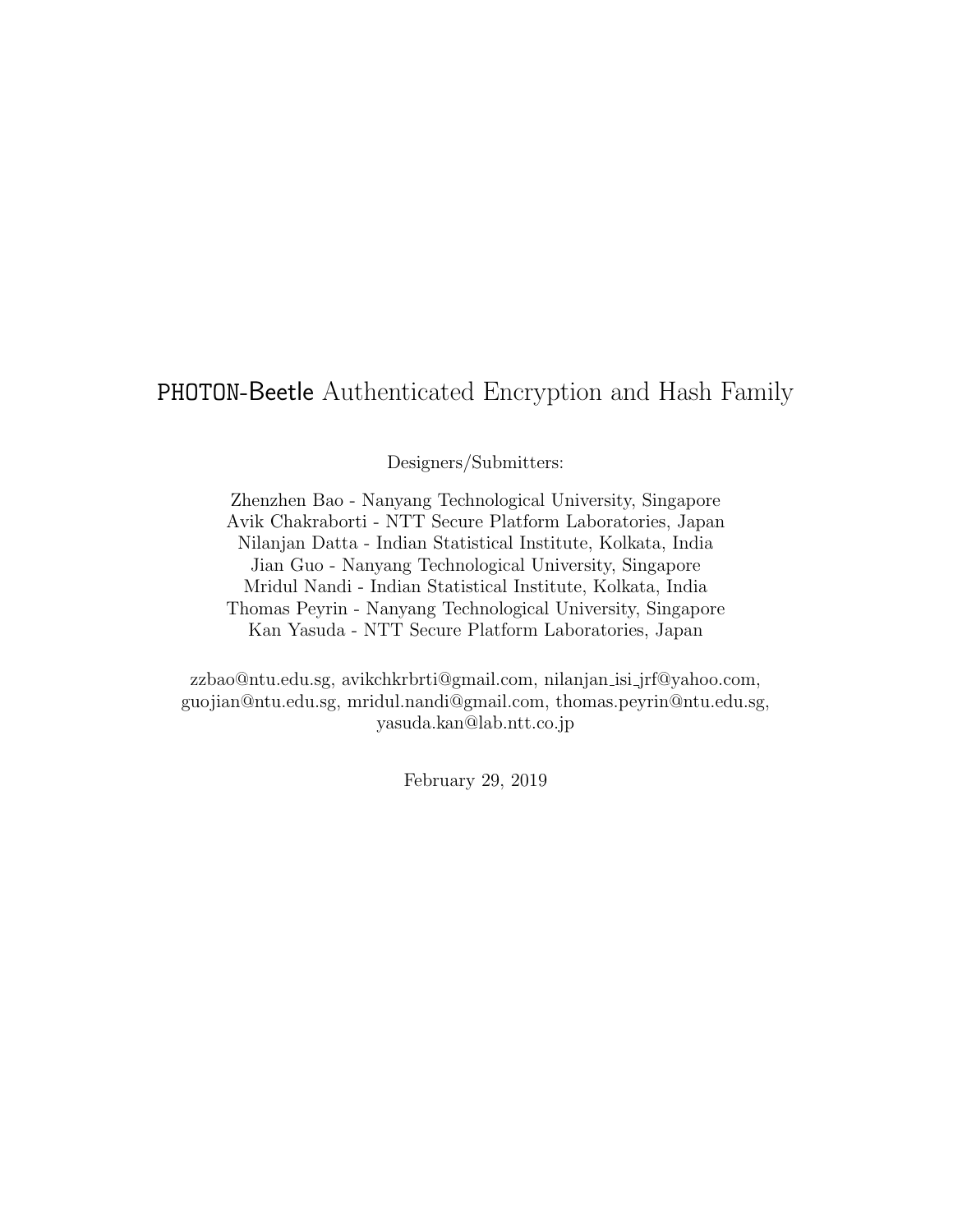## Introduction

In this document, we propose PHOTON-Beetle, an authenticated encryption and hash family, that uses a sponge-based mode Beetle with the  $P_{256}$  (used for the PHOTON hash [6]) being the underlying permutation. We denote this permutation by  $PHOTON<sub>256</sub>$ . Based on the functionalities, PHOTON-Beetle can be classified into two categories: a family of authenticated encryptions, dubbed as PHOTON-Beetle-AEAD and a family of hash functions, dubbed as **PHOTON-Beetle-Hash**. Both these families are parameterized by  $r$ , the rate of message absorption.

#### 1.1 Notations

Here we introduce all the required notations. By  $\{0,1\}^*$  we denote the set of all strings, and by  $\{0,1\}^n$  the set of strings of length n. |A| denotes the number of the bits in the string A. We use the notation  $\oplus$  and  $\odot$  to refer the binary addition and matrix multiplication respectively. For  $A, B \in \{0, 1\}^*, A \| B$  to denotes the concatenation of A and B. We use the notation  $V_1 \| \cdots \| V_v \stackrel{(a_1,...,a_v)}{\longleftarrow} V$  to denote parsing of the string V into v vectors of size  $a_1, \ldots, a_v$  respectively. When  $a_1 = \cdots = a_{v-1} = a$  and  $a_v \leq a$ , we simply use  $V_1 \| \cdots \| V_v \stackrel{a}{\leftarrow} V$ .  $B \ggg k$  denotes k bit right-rotation of the bit string B. The expression  $\mathcal{E}$ ?  $a : b$  evaluates to a if  $\mathcal E$  holds and b otherwise. Similarly,  $(\mathcal E_1$  and  $\mathcal E_2)$ ?  $a:b:c:d$  evaluates to a if both  $\mathcal E_1$  and  $\mathcal E_2$  holds, b if only  $\mathcal{E}_1$  holds, c if only  $\mathcal{E}_2$  holds and d otherwise. Trunc(V, i) is a function that returns the most significant i bits of the V and Ozs is the function that applies  $10^*$  padding on r bits, i.e.  $\text{Ozs}_r(V) = V ||1||0^{r-|V|-1}$  when  $|V| < r$ . For any two integers m and n, we use m| n to denote that m divides n. and For any matrix X, we use the notation  $X[i, j]$  to denote the element at i-th row and j-th column of X. We represent a serial matrix Serial $[a_0, a_1, a_2, a_3, a_4, a_5, a_6, a_7]$  by

$$
\textsf{Serial}[a_0, a_1, a_2, a_3, a_4, a_5, a_6, a_7] := \left( \begin{array}{cccccc} 0 & 1 & 0 & 0 & 0 & 0 & 0 & 0 \\ 0 & 0 & 1 & 0 & 0 & 0 & 0 & 0 \\ 0 & 0 & 0 & 1 & 0 & 0 & 0 & 0 \\ 0 & 0 & 0 & 0 & 1 & 0 & 0 & 0 \\ 0 & 0 & 0 & 0 & 0 & 1 & 0 & 0 \\ 0 & 0 & 0 & 0 & 0 & 0 & 1 & 0 \\ 0 & 0 & 0 & 0 & 0 & 0 & 0 & 1 \\ a_0 & a_1 & a_2 & a_3 & a_4 & a_5 & a_6 & a_7 \end{array} \right).
$$

### 1.2 Organization

Here we provide a brief organization of this write-up. We revisit and provide a brief description of PHOTON<sub>256</sub> that we will use in our mode as the underlying permutation in Chapter 2. We provide the complete formal specification of PHOTON-Beetle family of authenticated encryption and hash family and the recommended versions in Chapter 3. In Chapter 4, we provide the security claims of our proposals with proper justification. Finally, we detail our design decisions in Chapter 5.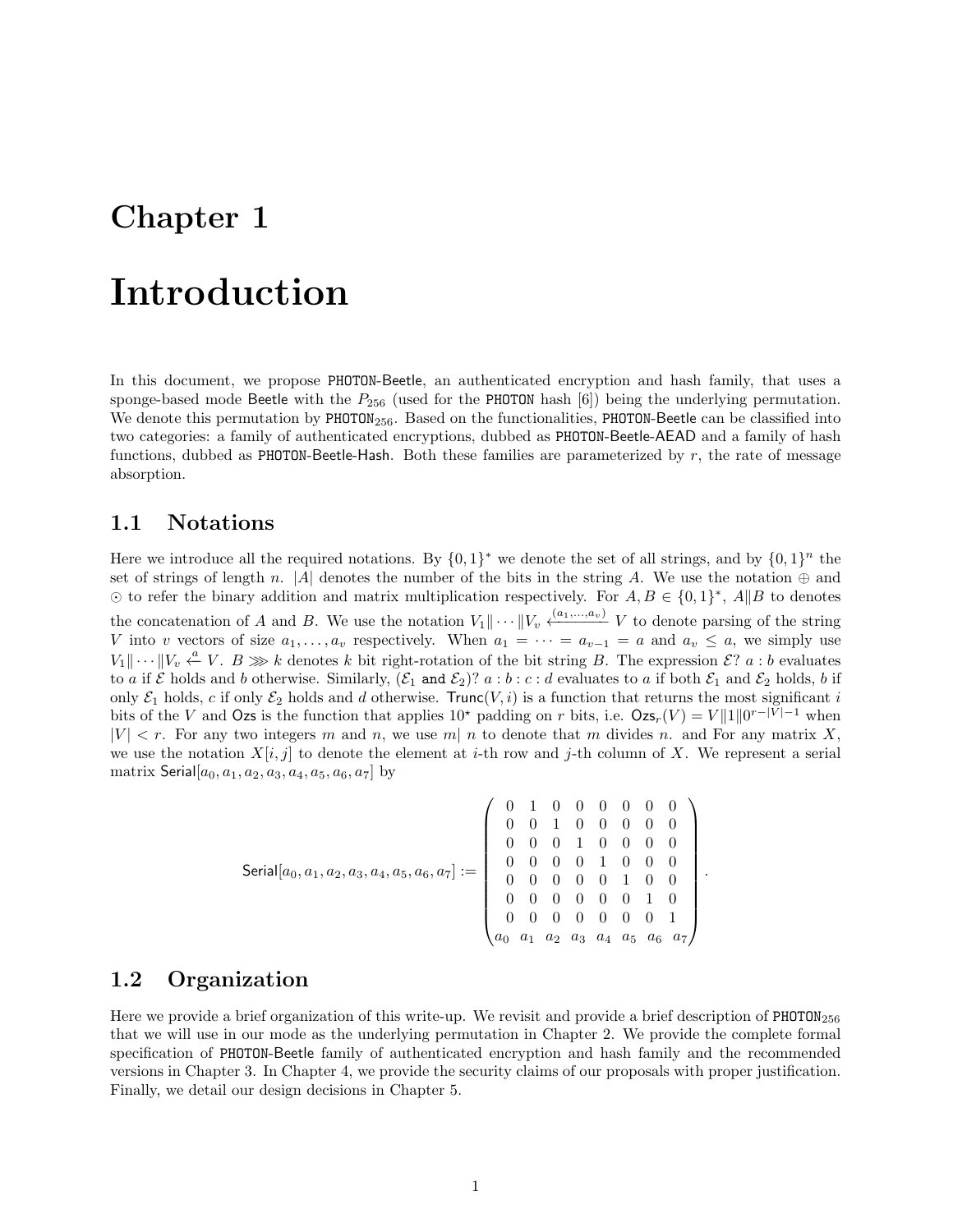## PHOTON<sub>256</sub> Permutation

We use PHOTON<sub>256</sub> [6] as the underlying 256-bit permutation in our mode. It is applied on a state of 64 elements of 4 bits each, which is represented as a  $(8 \times 8)$  matrix X. PHOTON<sub>256</sub> is composed of 12 rounds, each containing four layers AddConstant, SubCells, ShiftRows and MixColumnSerial. Informally, AddConstant adds fixed constants to the cells of the internal state. SubCells applies an 4-bit S-Box (see Table. 2.1) to each of the 64 4-bit cells. ShiftRows rotates the position of the cells in each of the rows and MixColumnSerial linearly mixes all the columns independently using a serial matrix multiplication. The multiplication with the coefficients in the matrix is in  $GF(2<sup>4</sup>)$  with  $x<sup>4</sup> + x + 1$  being the irreducible polynomial.

| $\boldsymbol{\cdot}$ |   | ᅩ | ∸ |   | -<br><b>.</b> | $\overline{\phantom{0}}$<br>ີ | ÷   |                     | . . |   |        |  |                          | - |  |
|----------------------|---|---|---|---|---------------|-------------------------------|-----|---------------------|-----|---|--------|--|--------------------------|---|--|
| --<br>. .<br>$\sim$  | - | - |   | - | ັ             | ັ                             | . . | <b>Service</b><br>- | ິ   | - | $\sim$ |  | $\overline{\phantom{a}}$ |   |  |

Formal description of all these operations are given in Fig. 2.1.

PHOTON<sub>256</sub> $(X)$ 1 : for  $i = 0$  to 11 : 2 :  $X \leftarrow \text{AddConstant}(X, i);$  $3: X \leftarrow$  SubCells $(X);$ 4 :  $X \leftarrow \mathsf{ShiftRows}(X);$ 5 :  $X \leftarrow \text{MixColumnSerial}(X);$ return  $X$ ; AddConstant $(X, k)$ 1 :  $RC[12] \leftarrow \{1, 3, 7, 14, 13, 11, 6, 12, 9, 2, 5, 10\};$ 2 :  $IC[8] \leftarrow \{0, 1, 3, 7, 15, 14, 12, 8\};$ 3 : for  $i = 0$  to 7 : 4 :  $X[i, 0] \leftarrow X[i, 0] \oplus RC[k] \oplus IC[i];$ return  $X$ ;  $SubCells(X)$ 1 : for  $i = 0$  to  $7, j = 0$  to  $7$  : 2 :  $X[i, j] \leftarrow S\text{-Box}(X[i, j]);$ return  $X$ ;  $ShiftRows(X)$ 1 : for  $i = 0$  to 7,  $j = 0$  to 7 :  $2:$  $'[i, j] \leftarrow X[i, (j + i)\%8]$ ; return  $X'$ ;  $MixColumnSerial(X)$ 1 :  $M \leftarrow$  Serial [2, 4, 2, 11, 2, 8, 5, 6]; 2:  $X \leftarrow M^8 \odot X;$ return  $X$ ;

Figure 2.1: PHOTON<sub>256</sub> Permutation.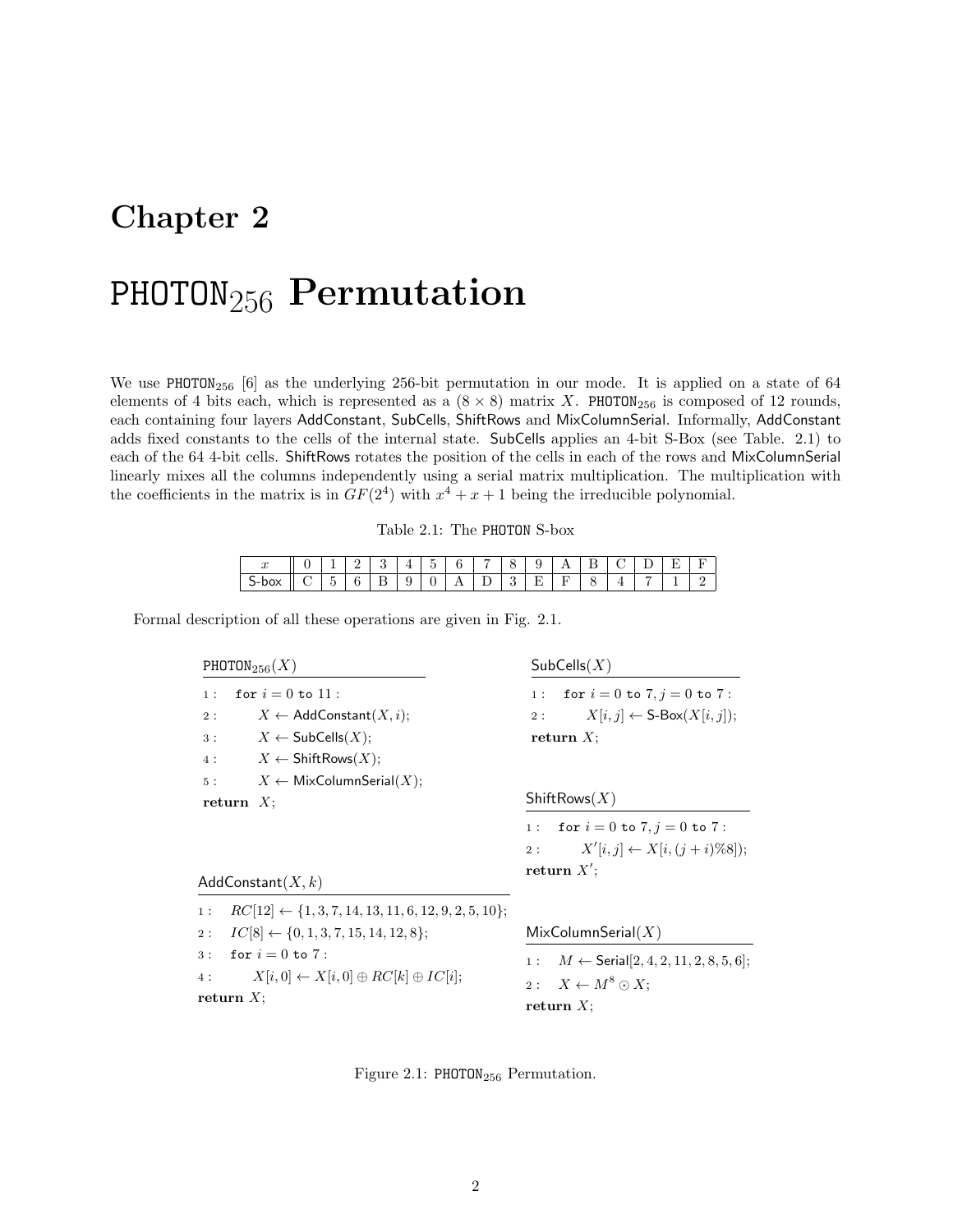## Specification of PHOTON-Beetle Family

In this chapter, we provide a formal specification of PHOTON-Beetle that includes a family of authenticated encryption PHOTON-Beetle-AEAD and a family of hash functions PHOTON-Beetle-Hash. Before going into the details, we first introduce a mathematical component that we will use.

### **3.1** Mathematical Component  $\rho$  and  $\rho^{-1}$

 $\rho$  is a linear function that receives as input a state  $S \in \{0,1\}^r$  and an input data  $U \in \{0,1\}^{\leq r}$ . It produces an output data  $V \in \{0,1\}^{|U|}$  using the simple xor operation of the shuffled state and the input data (padded with zeros to an  $r$  bit block), and then updates the state  $S$  by xoring it with the input data. By shuffled state, we mean shuffling of the state bits in some order such that both  $S \to$  Shuffle(S) and  $S \to$  Shuffle(S) $\oplus S$ are linear functions with rank r and  $r-1$  respectively.  $\rho^{-1}$  is the inverse function of  $\rho$ , which takes the state S and the output data V to reproduce the input data U and update the state. Formal description of  $\rho$  and  $\rho^{-1}$  can be found in Fig. 2.1.

| $\rho(S, U)$                                  | $\rho^{-1}(S, V)$                                                                                                                                                               | Shuffle(S)                           |
|-----------------------------------------------|---------------------------------------------------------------------------------------------------------------------------------------------------------------------------------|--------------------------------------|
|                                               | 1: $V \leftarrow \text{Trunc}(\text{Shuffle}(S),  U ) \oplus U;$ 1: $U \leftarrow \text{Trunc}(\text{Shuffle}(S),  V ) \oplus V;$ 1: $S_1    S_2 \stackrel{r/2}{\leftarrow} S;$ |                                      |
| 2: $S \leftarrow S \oplus \mathsf{Ozs}_r(U);$ | 2: $S \leftarrow S \oplus \mathsf{Ozs}_r(U);$                                                                                                                                   | return $S_2 \parallel (S_1 \ggg 1);$ |
| return $(S, V)$ ;                             | return $(S, U)$ ;                                                                                                                                                               |                                      |

Figure 3.1: Mathematical Component:  $\rho$  and  $\rho^{-1}$ .

### 3.2 PHOTON-Beetle-AEAD Authenticated Encryption

PHOTON-Beetle-AEAD.ENC[r] authenticated encryption takes an encryption key  $K \in \{0,1\}^{128}$ , a nonce  $N \in$  ${0, 1}^{128}$ , an associated data  $A \in {0, 1}^*$  and a message  $M \in {0, 1}^*$  as inputs and returns a ciphertext  $C \in \{0,1\}^{|M|}$  and a tag  $T \in \{0,1\}^{128}$ . Corresponding decryption algorithm PHOTON-Beetle-AEAD.DEC[r] takes a key  $K \in \{0,1\}^{128}$ , a nonce  $N \in \{0,1\}^{128}$ , an associated data  $A \in \{0,1\}^*$ , a ciphertext  $C \in \{0,1\}^*$ and a tag  $T \in \{0,1\}^{128}$  as inputs and returns the plaintext  $M \in \{0,1\}^{|C|}$  corresponding to C if the tag T is verified. The parameter  $r$  signifies the rate of message absorption.

In PHOTON-Beetle-AEAD.ENC $[r]$ , first an initial state is generated by simple concatenation of the nonce N and the key  $K$ . Next we process the associated data  $A$  identically to the original sponge mode i.e. at each step the state is updated using PHOTON<sub>256</sub> and the first r bits (i.e. the rate part) of the permutation output is xored with the next associated data block to define the rate part of the next input for the next permutation call.

After  $A$  is processed, we process  $M$  in a similar way. To generate the ciphertext block, we shuffle the rate part of the permutation output and then xor it with the corresponding message block. This step differentiates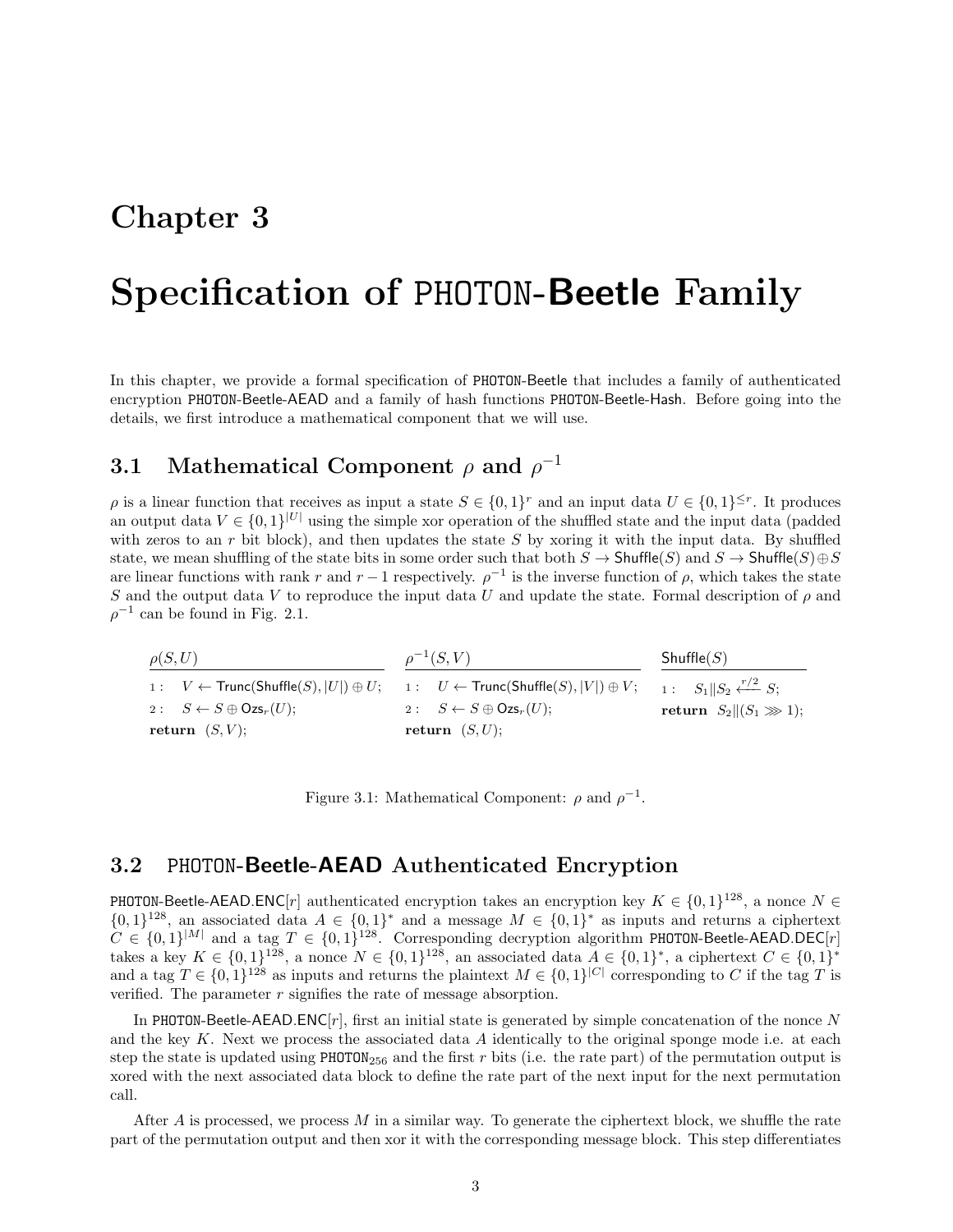

Figure 3.2: PHOTON-Beetle-AEAD.ENC with a AD blocks and m message blocks.



Figure 3.3: PHOTON-Beetle-AEAD.ENC with empty AD and  $m$  message blocks.



Figure 3.4: PHOTON-Beetle-AEAD.ENC Construction with a AD blocks and empty message.



Figure 3.5: PHOTON-Beetle-AEAD.ENC Construction with empty AD and empty message.

our mode from the Sponge Duplex where the rate part of the next input to the permutation itself is released as the ciphertext block. This state update and the ciphertext generation during the message processing is captured by the function  $\rho$ . During decryption, the state update and the message block computation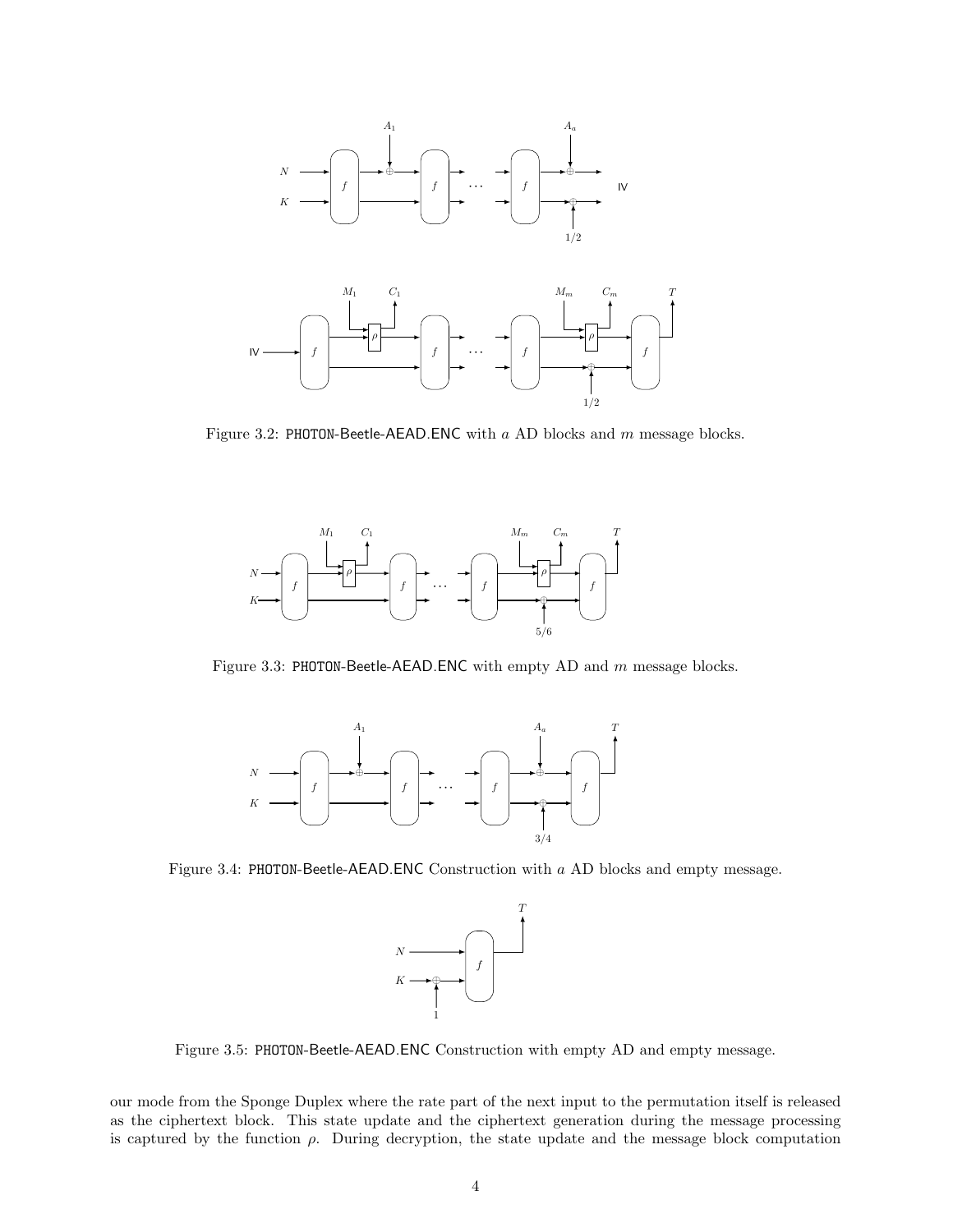PHOTON-Beetle-AEAD.ENC $[r](K, N, A, M)$ 1 :  $\mathsf{IV} \leftarrow N || K : C \leftarrow \lambda$ ; 2: if  $A = \lambda$ ,  $M = \lambda$ :  $3: T \leftarrow \textsf{TAG}_{128}(\textsf{IV} \oplus 1); \text{ return } (\lambda, T);$ 4 :  $c_0 \leftarrow (M \neq \lambda \text{ and } r | |A|)? 1 : 2 : 3 : 4$ 5:  $c_1 \leftarrow (A \neq \lambda \text{ and } r | M|)? 1 : 2 : 5 : 6$ 6: if  $A \neq \lambda$ : 7 :  $IV \leftarrow \text{HASH}_r(V, A, c_0);$ 8: if  $M \neq \lambda$ : 9 :  $M_1 \|\cdots \| M_m \stackrel{r}{\leftarrow} M;$ 10 : for  $i = 1$  to  $m$  : 11 :  $Y||Z \xleftarrow{(r,256-r)} \text{PHOTON}_{256}(\text{IV});$ 12 :  $(W, C_i) \leftarrow \rho(Y, M_i);$ 13 :  $\qquad \qquad \mathsf{IV} \leftarrow W \parallel Z;$ 14 :  $IV \leftarrow IV \oplus c_1;$ 15 :  $C \leftarrow C_1 || \cdots || C_m;$ 16 :  $T \leftarrow \text{TAG}_{128}(\text{IV});$ return  $(C, T)$ ;

PHOTON-Beetle-Hash $[r](M)$ 

1 : if  $M = \lambda$  :  $2: \qquad \text{IV} \leftarrow 0 \parallel 0;$  $3: T \leftarrow \text{TAG}_{256}(\text{IV} \oplus 1); \text{ return } T;$ 4 : if  $|M| \le 128$  : 5 :  $c_0 \leftarrow (|M| < 128)$ ? 1 : 2 6 :  $\mathsf{IV} \leftarrow \mathsf{Ozs}_{128}(M) \parallel 0;$ 7 :  $T \leftarrow \text{TAG}_{256}(\text{IV} \oplus c_0); \text{ return } T;$ 8 :  $M_1||M' \xleftarrow{(128,|M|-128)} M;$ 9:  $c_0 \leftarrow (r || M' || ? 1 : 2)$  $10: \quad W \leftarrow M_1 || 0$ 11 :  $\mathsf{IV} \leftarrow \mathsf{HASH}_r(\mathsf{IV}, M', c_0);$  $12: T \leftarrow \text{TAG}_{256}(\text{IV});$ return T;

PHOTON-Beetle-AEAD.DEC $[r](K, N, A, C, T)$ 1 :  $\mathsf{IV} \leftarrow N \parallel K; M \leftarrow \lambda;$ 2: if  $A = \lambda, C = \lambda$ :  $3:$  $T^* \leftarrow \text{TAG}_{128}(\text{IV} \oplus 1);$ 4: return  $(T = T^*)$ ?  $\lambda : \bot;$ 5 :  $c_0 \leftarrow (C \neq \lambda \text{ and } r | |A| ) ? 1 : 2 : 3 : 4$ 6 :  $c_1 \leftarrow (A \neq \lambda \text{ and } r | |C|)? 1 : 2 : 5 : 6$ 7: if  $A \neq \lambda$ : 8 :  $IV \leftarrow HASH_r(IV, A, c_0);$ 9: if  $C \neq \lambda$ : 10 :  $C_1 \| \cdots \| C_m \stackrel{r}{\leftarrow} C;$ 11 : for  $i = 1$  to  $m$  : 12 :  $Y||Z \xleftarrow{(r,256-r)} \text{PHOTON}_{256}(\text{IV});$ 13 :  $(W, M_i) \leftarrow \rho^{-1}(Y, C_i);$ 14 :  $\mathsf{IV} \leftarrow W||Z;$ 15 :  $IV \leftarrow IV \oplus c_1$ ; 16 :  $M \leftarrow M_1 || \cdots || M_m;$ 17 :  $T^* \leftarrow \text{TAG}_{128}(\text{IV});$ return  $(T = T^*)$ ?  $M : \bot$ ;

```
HASH_r(IV, D, c_0)
```
1 :  $D_1 || \cdots || D_d \stackrel{r}{\leftarrow} \mathsf{Ozs}_r(D);$ 2 : for  $i = 1$  to  $d$  : 3 :  $Y||Z \xleftarrow{(r,256-r)}$  PHOTON<sub>256</sub>(IV); 4 :  $W \leftarrow Y \oplus D_i$ ; 5 :  $\mathsf{IV} \leftarrow W||Z;$ 6 :  $\mathsf{IV} \leftarrow \mathsf{IV} \oplus c_0;$ return IV;

 $TAG_{\tau}(T_0)$ 

1 : for  $i = 1$  to  $\lceil \tau / 128 \rceil$  : 2 :  $T_i \leftarrow \text{PHOTON}_{256}(T_{i-1});$ 3 :  $T \leftarrow \text{Trunc}(T_1, 128) \|\cdots\| \text{Trunc}(T_{\tau/128}, 128);$ return  $T$ ;

Figure 3.6: Formal Specification of PHOTON-Beetle-AEAD [r] := (PHOTON-Beetle-AEAD.ENC [r], PHOTON-Beetle-AEAD.DEC  $[r]$ ) authenticated encryption and PHOTON-Beetle-Hash $[r]$  hash mode.

using the ciphertext blocks is captured by  $\rho^{-1}$ . 3-bit constants are added in the capacity part after the associated data and message processing for domain separation. A proper usage of these constants ensure that the algorithm allows empty associated data and/or empty message processing without any additional permutation calls. Formal specification PHOTON-Beetle-AEAD.ENC is given in Fig. 3.6. Corresponding figures can be found in Fig. 3.2 – 3.5. In the figure f denotes the permutation PHOTON<sub>256</sub>.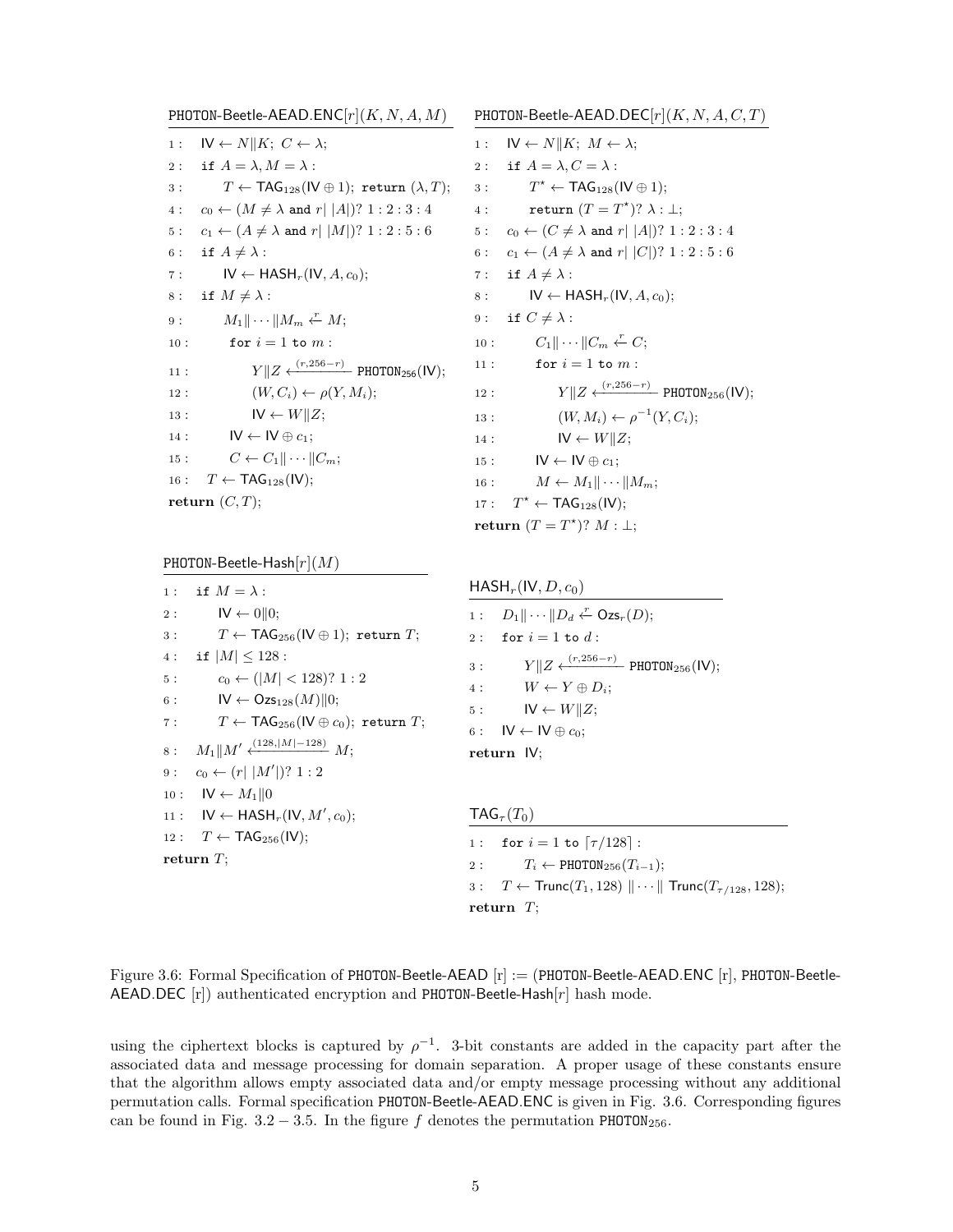#### 3.3 PHOTON-Beetle-Hash Hash function

**PHOTON-Beetle-Hash** takes a message  $M \in \{0,1\}^*$  and generates a tag  $T \in \{0,1\}^{256}$ . We first parse the message into 128-bit block (the first block) followed by r-bit blocks. In this algorithm, the output of each permutation is xored with the next r-bit message block concatenated with zeros to compute the input to the next permutation call. We initialize the state by the first 128 bit block of the message concatenated with the required number of zeros and this initial state is the input to the first permutation call. When the final message block is processed, we xor a small constant in the capacity part depending on whether the final block is full or partial. This is done for domain separation. The 256-bit tag is squeezed into 2 parts of 128 bits each. The description of PHOTON-Beetle-Hash is given in Fig. 3.6.



Figure 3.7: PHOTON-Beetle-Hash with m message blocks. Here  $|M_1| = 128$ ,  $|M_i| = r$ , for  $i = 2, ..., m - 1$  and  $|M_m| \le r$ . The tag T is computed as  $T_1^* || T_2^*$ , where  $T_i^* = \text{Trunc}(T_i, 128)$ .

#### 3.4 Recommended Versions

#### 3.4.1 Authenticated Encryption Family

Our recommended versions for authenticated encryption with associated data are:

- 1. PHOTON-Beetle-AEAD[128]. This is our primary AEAD member. This design aims to be implemented with low hardware footprint yet with high throughput. Here we keep the rate of absorption of this cipher to be  $r = 128$ .
- 2. PHOTON-Beetle-AEAD[32]. This is another AEAD member that aims to be implemented with extremely low hardware footprint without giving much importance to the throughput. Hence, we keep the rate of absorption of this cipher to only  $r = 32$ .

#### 3.4.2 Hash Function Family

Our recommended version for hash function is:

1. PHOTON-Beetle-Hash[32]. This is our only recommended Hash. The hash function absorbs the first 128 bits of plaintext as the initial vector and successive rate of absorption is kept to  $r = 32$  bits. This design also aims to be implemented with extremely low hardware footprint and it is in particular has excellent throughput and energy efficiency for smaller messages. Note that, for any plaintext of size less than or equal to 128 bits, the hash function requires only 1 primitive call to process the message along with the two additional calls require to generate the hash value.

#### 3.4.3 Combined AEAD and Hash Function Family

Based on our recommendations, we pair the following that provide both AEAD and hashing functionality.

1. PHOTON-Beetle-AEAD[32] + PHOTON-Beetle-Hash[32]. Both these AEAD and Hash operate on a 256-bit state, follow the sponge mode and use  $PHOTON<sub>256</sub>$  as the underlying permutation with the same rate of data absorption (i.e.  $r = 32$ ). The associated data process phase in PHOTON-Beetle-AEAD[32] is exactly the same as the message process phase of PHOTON-Beetle-Hash[32]. PHOTON-Beetle-Hash[32] with input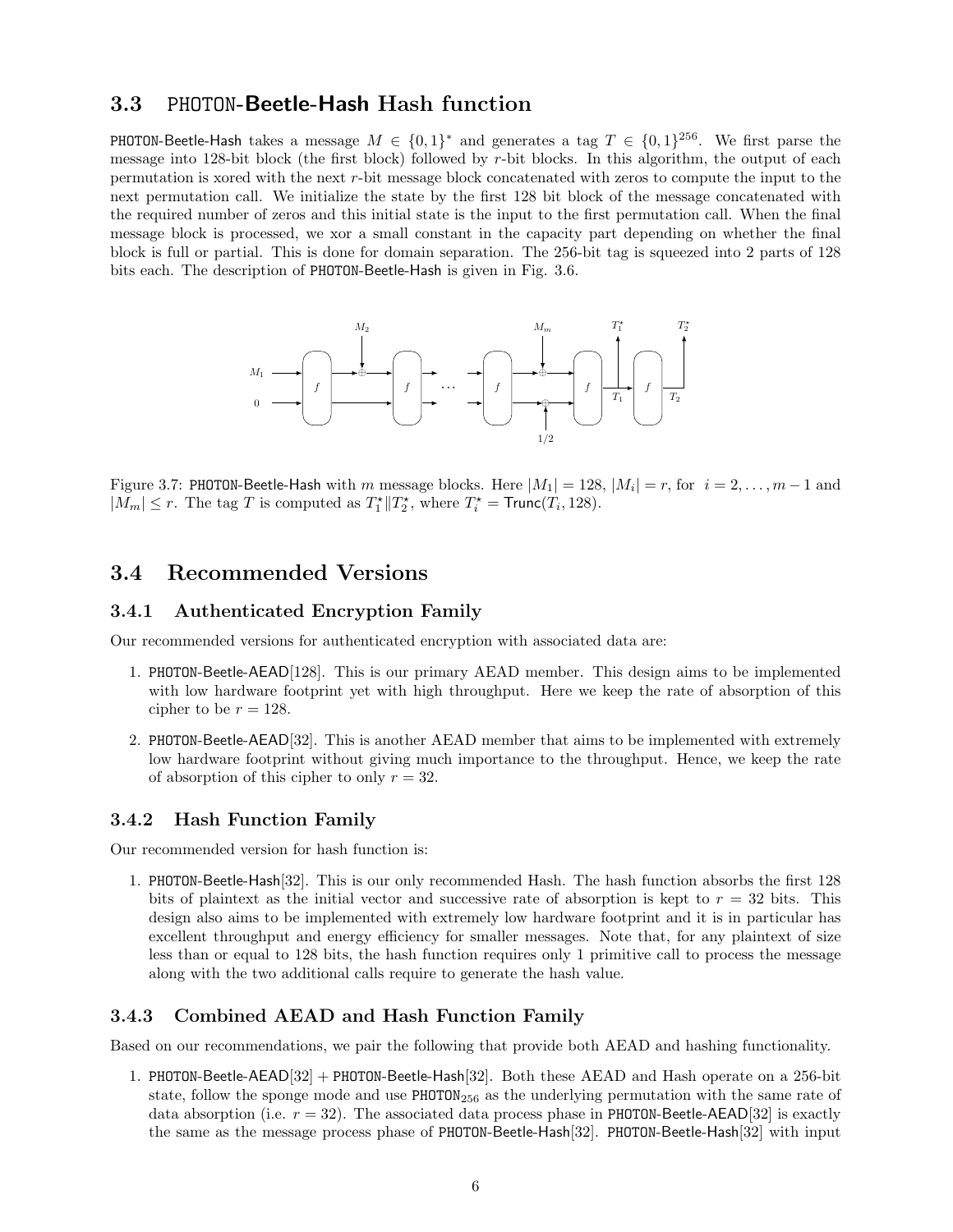$X := X_1 \| X'$ , where  $X_1 \in \{0, 1\}^{128}$ , functions exactly in the similar way as PHOTON-Beetle-AEAD[32] with  $N = X_1, K = 0^{128}, A = X'$  and  $M = \lambda$  except the fact that PHOTON-Beetle-Hash[32] makes an additional call to PHOTON to generate 256 bit tag (in contrast with 128 bit tags in PHOTON-Beetle-AEAD[32]). Hence, in a combined PHOTON-Beetle-AEAD[32], PHOTON-Beetle-Hash[32] implementation, the implementation of PHOTON-Beetle-Hash[32] comes at a free of cost.

2. PHOTON-Beetle-AEAD[128] + PHOTON-Beetle-Hash[32]. In this version, the state size, mode and the underlying permutation remain same. However, the rate of absorption is different for the AEAD and the hash. From the functional point of view, the main design components remain same.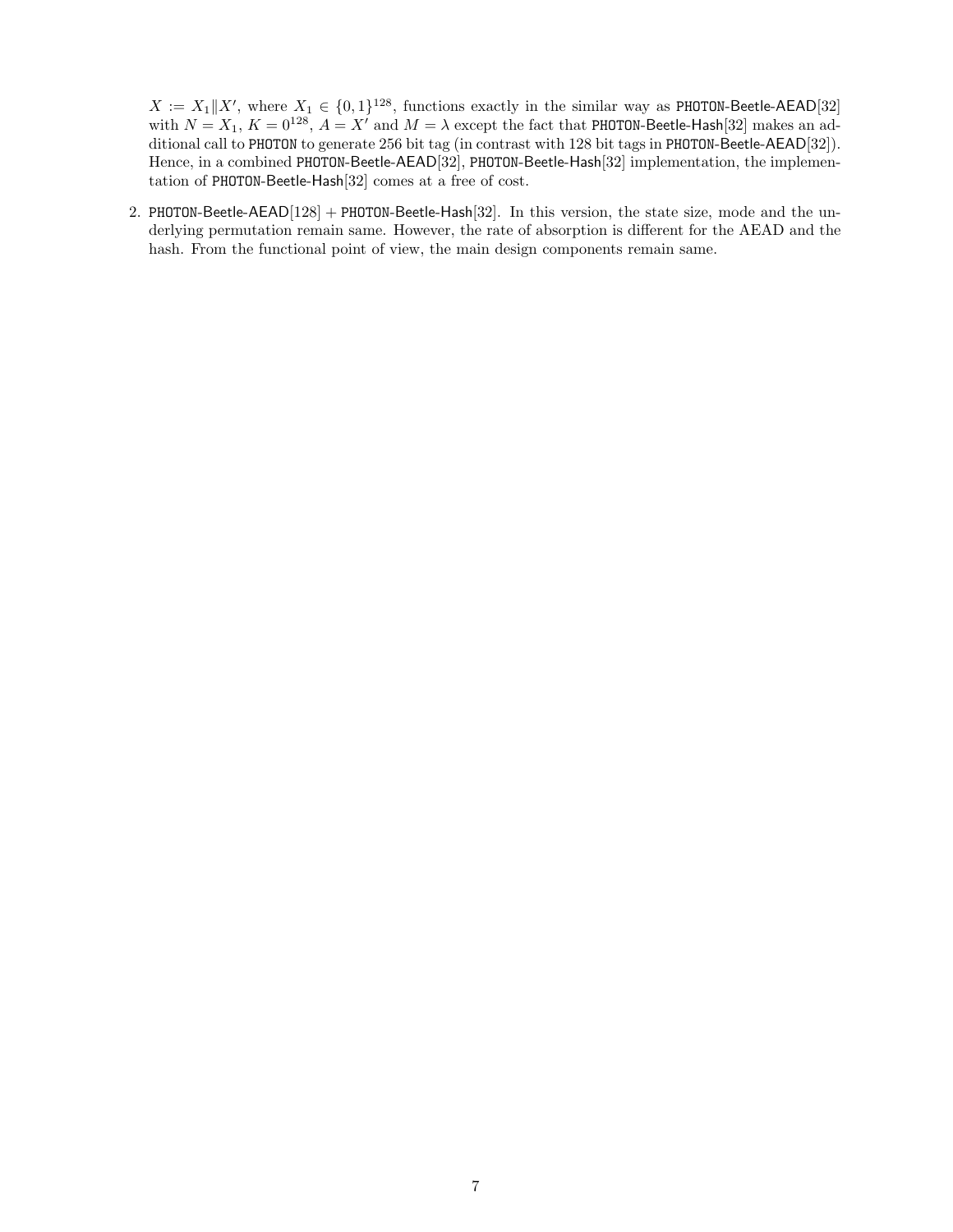## Security

The security claims for PHOTON-Beetle-AEAD and PHOTON-Beetle-Hash is given in Table 4.1 and 4.2 respectively. To achieve these bounds, we assume all the nonces used in the encryption are distinct.

| Mode                    | Security        | Data complexity    | Time complexity    |  |  |
|-------------------------|-----------------|--------------------|--------------------|--|--|
|                         | Model           | security (in bits) | security (in bits) |  |  |
| PHOTON-Beetle-AEAD[128] | IND-CPA         | 128                | 128                |  |  |
| PHOTON-Beetle-AEAD[128] | <b>INT-CTXT</b> | 121                | 121                |  |  |
| PHOTON-Beetle-AEAD[32]  | IND-CPA         | 128                | 128                |  |  |
| PHOTON-Beetle-AEAD[32]  | <b>INT-CTXT</b> | 128                | 121                |  |  |

Table 4.1: Security of Authenticated Encryption Family.

Table 4.2: Security of Hash Function Family.

| Mode                               | Security | Time complexity security (in bits) |  |  |  |
|------------------------------------|----------|------------------------------------|--|--|--|
| PHOTON-Beetle-Hash[32]   Collision |          |                                    |  |  |  |
| PHOTON-Beetle-Hash[32] Pre-image   |          | 128                                |  |  |  |

### 4.1 IND-CPA Security of PHOTON-Beetle-AEAD $[r]$

To attack against the privacy of PHOTON-Beetle-AEAD, we assume that an adversary makes at most  $q$  encryption queries (also known as on-line queries)  $(N_i, A_i, M_i)_{i=1..q}$  to PHOTON-Beetle-AEAD[r] with an aggregate of total  $\sigma$  many blocks and  $q_p$  many off-line or direct permutation queries  $(Q_i)_{i=1..q_p}$  to PHOTON<sub>256</sub> or PHOTON<sub>256</sub>. The adversary can distinguish the construction from a random function with the same domain and range if it finds a state collision (i) among the internal states of two on-line queries or (ii) among one online query internal state and an offline query output. As the adversary uses distinct nonces for each encryption, this is a possible way to mount a distinguishing attack. It is easy to see that the probability of a collision for case (i) can be bounded by  $\frac{\sigma^2}{2^{25}}$  $\frac{\sigma^2}{2^{256}}$ . For case (ii), there are two sub-cases: (a) the initial state of an on-line query collides with the input of an offline query and (b) an intermediate state for an on-lne query collides with the output of an off-line query. The first sub-case can occur with the probability at most  $\frac{\sigma}{2^{256-r}}$  as having such a collision implies guessing the key. As different nonces are used for the on-line queries, an adversary can not control the rate part of any intermediate states of the on-line queries one can bound the probability of a collision between the internal state of one encryption query and input (or output) of an off-line query to  $\frac{q_p\sigma}{2^{256}}$ . Hence, the privacy or IND-CPA advantage of PHOTON-Beetle-AEAD [r] can be bounded by  $O(\frac{\sigma^2}{2^{25}})$  $\frac{\sigma^2}{2^{256}}+\frac{q_p}{2^{256}}$  $\frac{q_p}{2^{256-r}} + \frac{q.q_p}{2^{256}}$  $\frac{q.q_p}{2^{256}}).$ 

### 4.2 INT-CTXT Security of PHOTON-Beetle-AEAD[r]

On the other hand, to attack against the integrity of PHOTON-Beetle-AEAD, assume that an adversary makes at most q encryption queries (also known as on-line queries)  $(N_i, A_i, M_i)_{i=1..q}$  to PHOTON-Beetle-AEAD $[r]$  with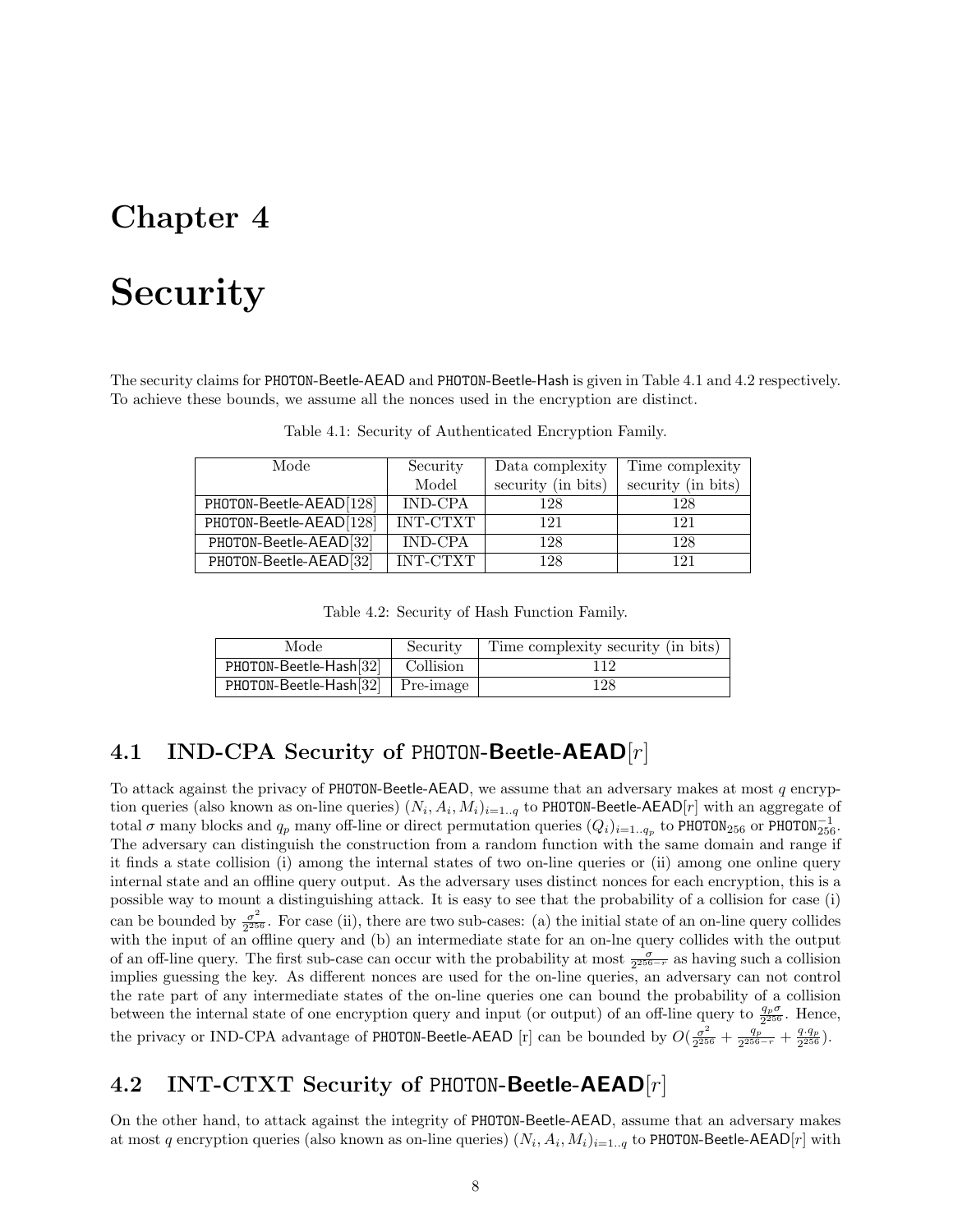an aggregate of total  $\sigma$  many blocks and  $q_p$  many off-line queries  $(Q_i)_{i=1..q_f}$  to PHOTON<sub>256</sub> or PHOTON<sup>-1</sup><sub>256</sub> and attempt to forge with  $(N'_i, A'_i, C'_i, T'_i)_{i..q'}$  with an aggregate of  $\sigma'$  blocks. The trivial solution for forging is to guess the key or the tag which can be bounded by  $\frac{q+q'}{2^{128}}$  $\frac{q+q}{2^{128}}$ . Also, if an adversary can obtain a state collision among the input/output of a permutation query with the state of an encryption query or decryption query, it can use the fact to mount an forgery attack. The probability of having such a collision can be bounded by  $\left(\frac{q_p(q+q')}{2^{256}}\right)$  $\frac{(q+q')}{2^{256}} + \frac{rq_p}{2^{128}}$  $\frac{rq_p}{2^{128}}$ ). Another possible (non-trivial) direction for the adversary is to construct an off-line query chain  $(X_1, \bar{C}_2, \ldots, C_k, T)$  such that  $\exists Z_1, \ldots, Z_k$  and  $c \in \{1, \ldots, 6\}$  with

$$
f(X_1 \| Z_1) = Y_1 \| Z_2, \text{ Shuffle}(Y_1) \oplus C_2 = X_2,
$$
  
\n
$$
f(X_2 \| Z_2) = Y_2 \| Z_3, \text{ Shuffle}(Y_2) \oplus C_3 = X_3,
$$
  
\n
$$
\vdots
$$
  
\n
$$
f(X_{k-1} \| Z_{k-1}) = Y_{k-1} \| Z_k, \text{ Shuffle}(Y_{k-1}) \oplus C_k = X_k,
$$
  
\n
$$
f(X_k \| (Z_k \oplus c)) = T \| \star
$$

and use this chain for forging. Here we claim that, if no r-multicollision occurs in the upper 128-bit outputs of the off-line queries, then the number of  $Z_1$  for which this offline chain occurs can be at most  $(\ell + 1)$ . and the probability of forging in this case can be bounded by  $\frac{r\sigma'}{2c}$ . This is due to the properties of the  $\rho$  function. Now, one can easily bound the probability of r-multicollision in the upper 128-bit outputs by  $\binom{q_p}{r}$  $\frac{\binom{r}{2} \binom{r}{2}}{2^{128.(r-1)}}$ . Combining everything together, we claim that the INT-CTXT advantage of PHOTON-Beetle-AEAD [r] can be bounded by  $O(\frac{q_p(q+q')}{2^{256}})$  $\frac{(q+q')}{2^{256}}+\frac{rq_p}{2^{128}}$  $\frac{r q_p}{2^{128}} + \frac{q_p^r}{2^{128.(r-1)}} + \frac{r \sigma'}{2^{256-r}}$ . Details of the security claim can be found in [3].

### 4.3 Collision Security of PHOTON-Beetle-Hash[r]

To mount a collision attack on PHOTON-Beetle-Hash  $[r]$ , suppose an adversary can make  $q$  many permutation calls. Suppose all the states reachable from the initial state (we define the initial state as  $0^{256}$ ) using the permutation calls are called reachable states. The adversary can set up the queries in an adaptive way to make all the query inputs (and hence query outputs) reachable states. Now, if there is a collision in the capacity part of the output of two permutation calls, it can adjust the message in the rate part to force a state collision, which in turn can be used to make a collision in the hash. The probability of this event can be bounded by  $\frac{q^2}{2^{256}}$  $\frac{q}{2^{256-r}}$ .

### 4.4 Preimage Security of PHOTON-Beetle-Hash[r]

In PHOTON-Beetle-Hash $[r]$  we set the tag size as 256 bits and the tag squeeze rate as 128 bits. Now, to find a pre-image of a hash value say  $T_1||T_2$ , an adversary needs to find a Z such that PHOTON<sub>256</sub> $(T_1||Z_1) = T_2||\star$  or **PHOTON**<sup>-1</sup><sub>256</sub> $(T_2||Z) = T_1$ . It is easy to see that the probability of this event can be bounded by  $\frac{q}{2^{128}}$ .

### 4.5 Security of PHOTON<sub>256</sub> and Existing Analysis

The basic security analysis for  $PHOTON<sub>256</sub>$  has been provided explicitly in the original paper [6]. It has been there for several years now (ISO standard as well) and still remains with a comfortable security margin. Here we briefly discuss all the existing analysis on  $PHOTON<sub>256</sub>$ . In [6], the authors mentioned a rebound-like attack that allows one to distinguish 8 rounds of  $PHOTON<sub>256</sub>$  from an ideal permutation of the same size with time complexity  $2^{16}$  and memory complexity of  $2^8$ . Later, [8] extended the previous result to further decrease the time complexity from  $2^{16}$  to  $2^{10.8}$ . In [7] Jean et al. presented a distinguisher for 9 round **PHOTON**<sub>256</sub> with time complexity of  $2^{184}$  and memory complexity of  $2^{32}$ . In 2017, [5] presented a statistical Integral distinguisher that mounts an attack on 10 round PHOTON<sub>256</sub> with time complexity of  $2^{96.59}$  and data complexity of  $2^{70.46}$ . Recently, Wang et al. [9] presented the first full round distinguishers on PHOTON<sub>256</sub> based on zero-sum partitions of size  $2^{184}$ . We believe these distinguishers have no impact on the security of PHOTON-Beetle as these attacks are much more costlier than the security target we are aiming, and these attacks are basically unusable in the mode.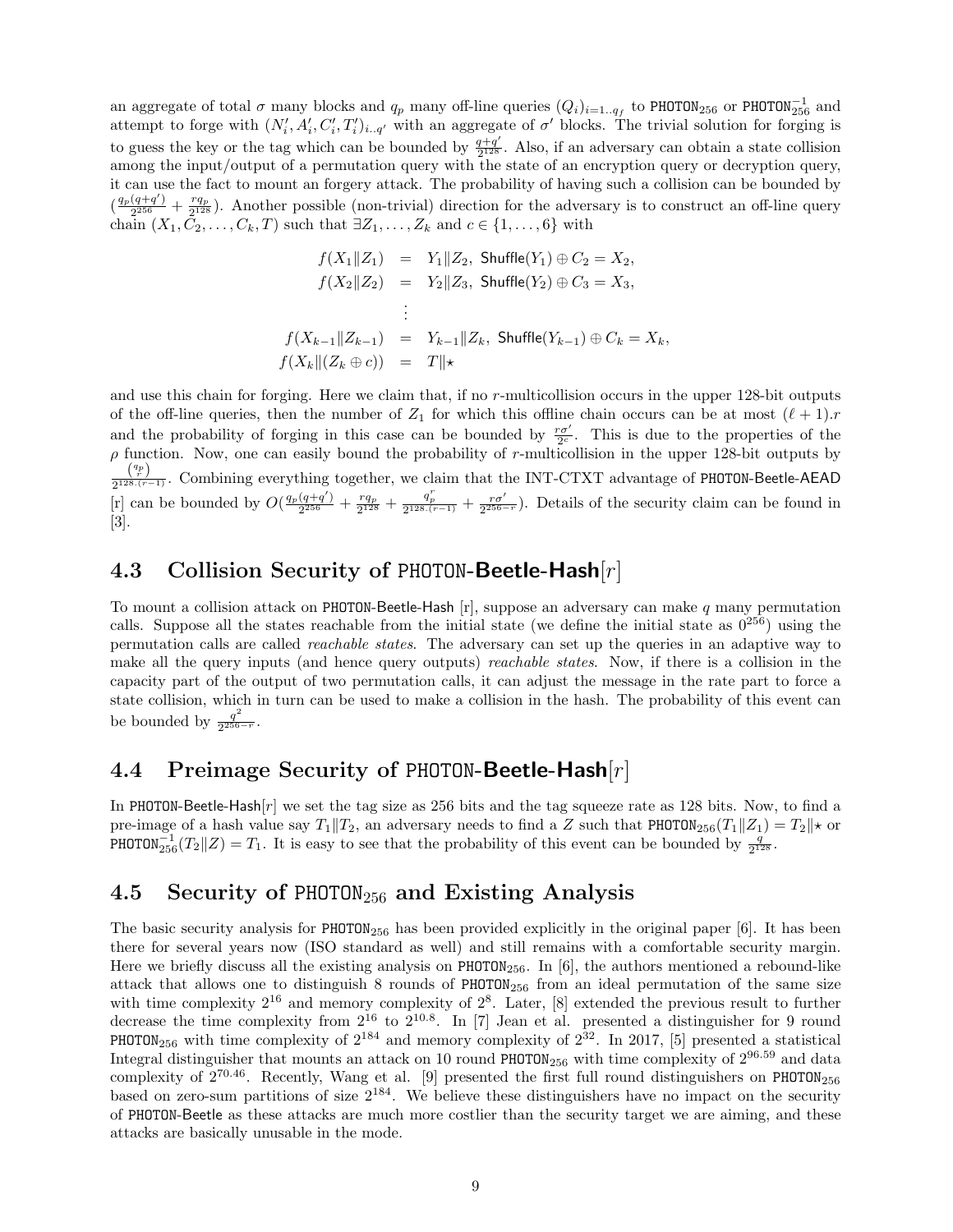## Design Rationale

### 5.1 Choice of Beetle

Sponge is a well-known mode of operations typically used for light-weight applications. The main novelty behind Beetle sponge mode (the generic mode) is the combined feedback of the permutation output and the ciphertext block to generate the next permutation input. Recall that, in the simple Duplex Sponge [2], the ciphertext block itself is used as the rate part of the next permutation input. This technique actually resists the attacker to control the input block and the next blockcipher input simultaneously. This in turn uplifts the security level and helps us to reduce the state size and eventually come up with a low state implementation. In fact, this security upgrade ensures that we meet the security requirements of NIST even with a state size of 256 bits only.

### 5.2 Choice of  $\rho$

Recall the definition of  $\rho(S, U) := (S \leftarrow S \oplus U, Y \leftarrow Shuffle(S) \oplus U)$ . We need the  $\rho$  function such that,  $S \to$  Shuffle(S) should have full rank. Moreover, the rank of  $S \to$  Shuffle(S)  $\oplus S$  must be almost full. The  $\rho$ function ensures rank r and  $(r - 1)$  for the above two cases respectively. It is easy to see that our choice of Shuffle function only requires 1-bit right rotation of a string of  $r/2$  bits, which is even cheaper than an xor operation of  $r/2$  bits (as was used in the original Beetle). Moreover, the choice of  $\rho$  ensures uniform state update for associated data and message and identical to the state update of the duplex sponge.

#### 5.3 Choice of PHOTON

Given that we have a good light-weight AEAD and hash mode based on public permutation, we now need a light-weight permutation with 256-bit state. Among the existing 256-bit permutations, PHOTON<sub>256</sub> [6] is considered as one of the lightest design in the literature. It can be implemented with a very low number of GE because all its components have been chosen with low-area in mind. In particular, the diffusion matrix is very lightweight in the sense that it can be serialised very easily and efficiently. Additionally, the constants are also chosen in such a manner that they can be generated on the fly with a very lightweight LFSR, without killing the performance. PHOTON promises much increased efficiency (both lighter and faster) over most of the existing designs and it has been well studied and well analysized. PHOTON is also a part of ISO-IEC: 29192-5 standard, which deal specifically with light-weight cryptography. Finally, PHOTON is not only of the smallest hash function (mainly due to the underlying permutation), it also achieves excellent area/throughput trade-offs and it even achieves very acceptable performances with simple software implementations.

Overall, a combination of PHOTON and Beetle can be considered as one of the best AEAD design in terms of state size and hardware area. We would like to point out that this design also deals with empty associated data and/or empty messages, which was missing in the original paper [4]. We employ the constant addition strategy for the domain separation. Also, we increase the size of the tag and the number of the tag bits squeezed per permutation call. This is to reduce the number of permutation invocations to make it more enegy efficient.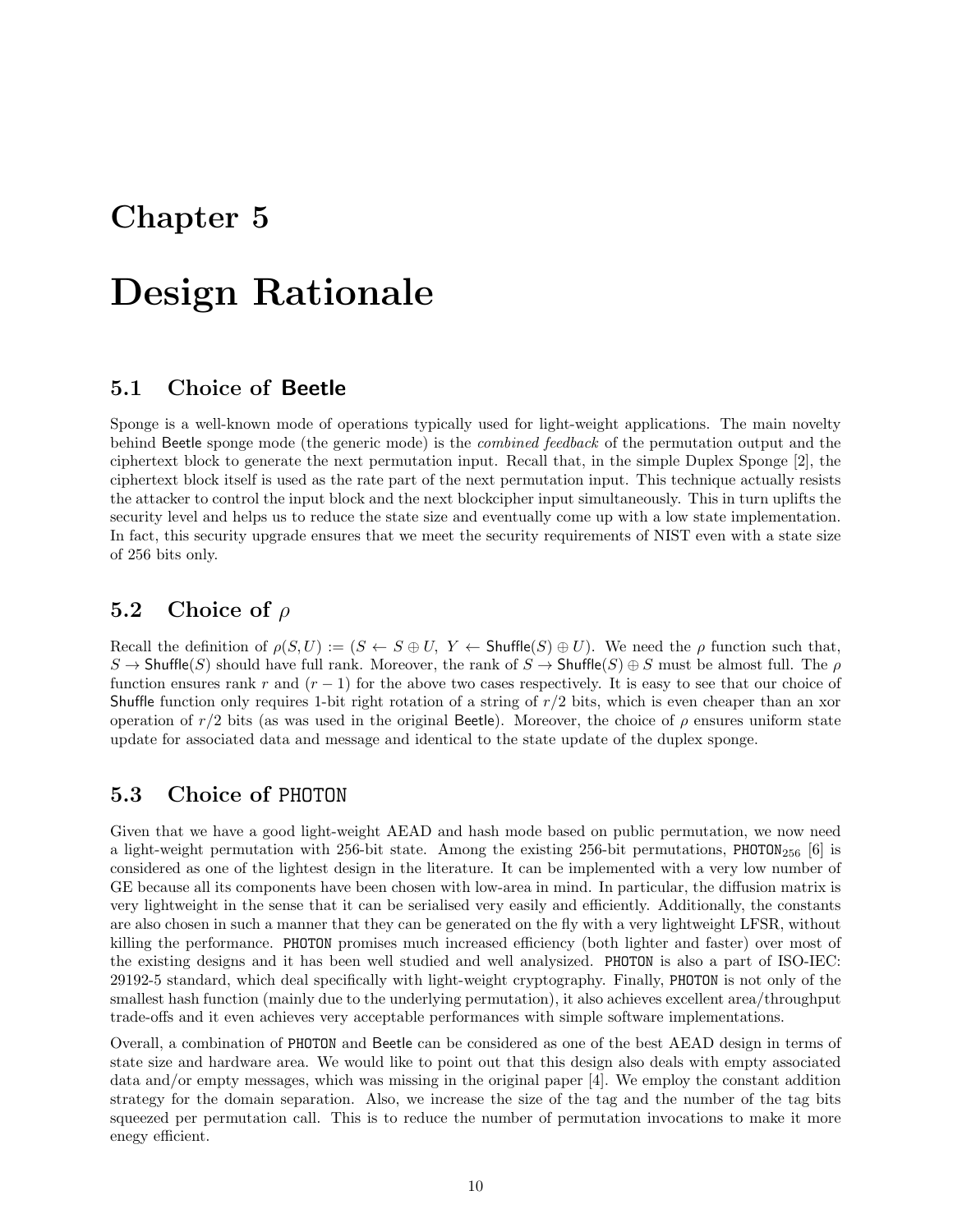# Performance and Implementation **Costs**

#### 6.1 Hardware Implementations

An advantage of PHOTON-Beetle is that the area of the hardware implementations of its members can be very small. The mode Beetle costs little on top of the costs of the underlying permutation  $PHOTON<sub>256</sub>$ . The underlying permutation  $PHOTON<sub>256</sub>$  is one of the most compact among primitives with the same dimension. It can be implemented with a very low number of GE because all its components have been chosen with low-area in mind. In particular, the diffusion matrix is lightweight in the sense that it can be serialized very easily and efficiently.

Concretely, the area of the hardware implementations of all members in PHOTON-Beetle can be estimated using that of the hash function PHOTON-224/32/32, which also uses PHOTON<sub>256</sub> as its underlying permutation. PHOTON-224/32/32 adopts Sponge construction with in-/output bit-rate 32/32. Considering that the Sponge construction also costs little on top of the costs of the underlying permutation, it is reasonable to use the area of the hardware implementation of PHOTON-224/32/32 to estimate that of PHOTON-Beetle. According to [6], as for serial ASIC implementation of PHOTON-224/32/32 using the standard cell library UMCL18G212T3 (with data path  $s = 4$ , which is the size of cells in the state), when target at minimizing area, it costs 1736 GEs and the latency of the underlying permutation is 1716 clock cycles; when target at minimizing latency, it costs 2786 GEs and the latency of the underlying permutation is 204 clock cycles.

Comparing implementations of the members of PHOTON-Beetle with that of PHOTON-224/32/32, additional costs of area may comes from the storage for key, nonce and larger message block (and the XOR gates for larger bit-rate). However, since key bits and nonce bits are used to initialize the state without schedule and will not be used after the initialization, such local storage can be reused and thus costs no additional area on top of the underlying permutation. In serial implementations with data path  $s = 4$ , larger bit-rate do not cause additional XOR gates because the XOR-ings are serialized. Hence, we estimate that for all members of PHOTON-Beetle, the area cost will be close to that cost by PHOTON-224/32/32.

#### 6.2 Software Implementations

PHOTON-Beetle is primarily targeted for the constrained devices, and we mainly focus on the software implementation and performance of PHOTON-Beetle on micro-controllers.

On 8-bit AVR devices, all members of PHOTON-Beetle are expected to have small code size (ROM) and RAM requirement.

We implemented PHOTON-Beetle in assembly with AVR ATmega128 as the targeted device. Our bit-sliced implementation (bit-slicing within a single state, thus do not restrict to process multiple messages) of the underlying permutation  $PHOTON<sub>256</sub>$  requires 604 bytes ROM (556 for code and 48 for data, including the codes for bit-slicing) and 32 bytes RAM (exclude those used for key/nonce/messages/outputs). The ROM and RAM requirements for all members of PHOTON-Beetle can be seen from Table 6.1, which includes the costs for the two combined AEAD and Hash fucntion families. From Table 6.1, for PHOTON-Beetle, supporting Hash functionality on top of AEAD costs very limited additional resources.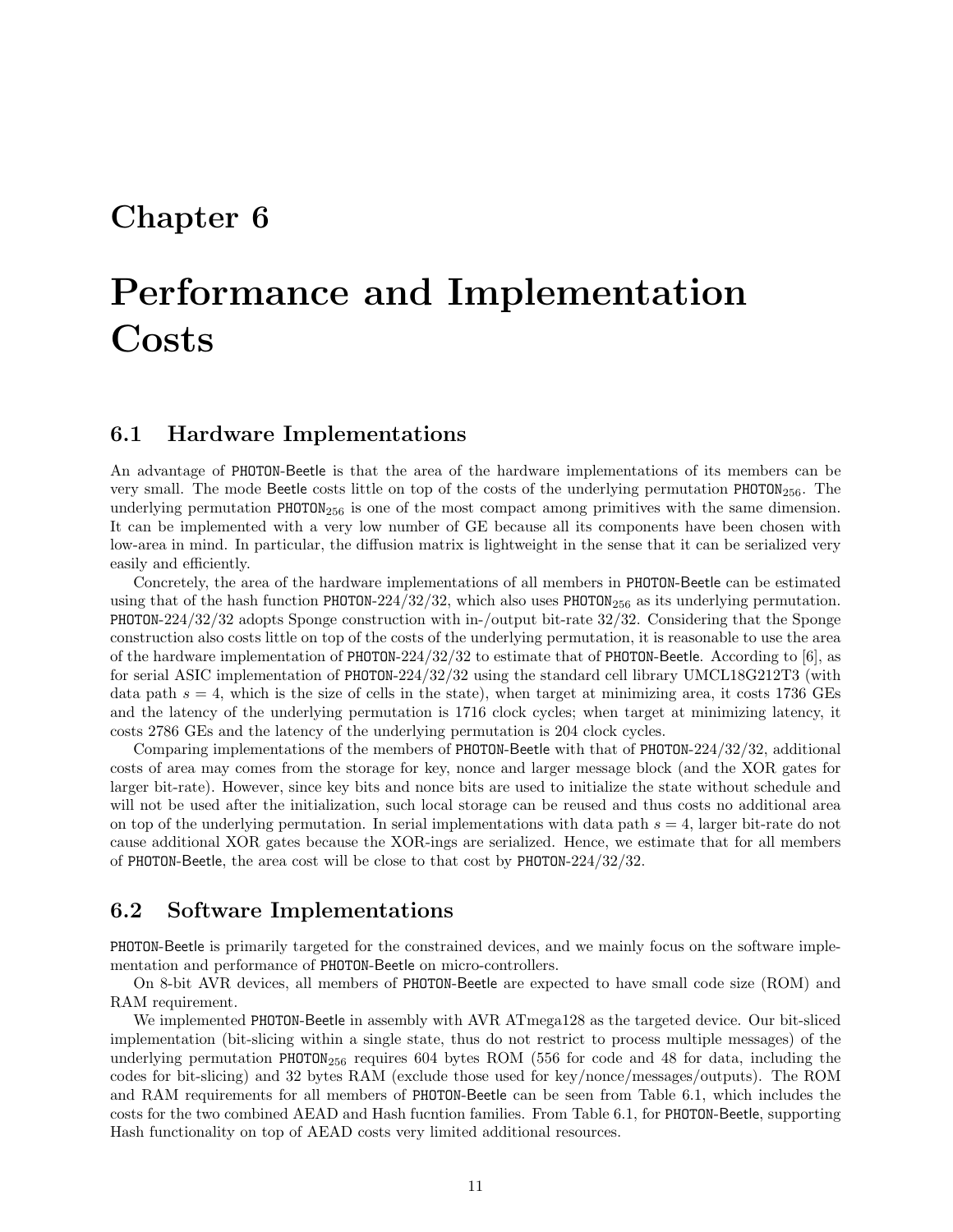|            | PHOTON-Beetle- | PHOTON-Beetle- | PHOTON-Beetle- | PHOTON-Beetle-                                    | PHOTON-Beetle- |
|------------|----------------|----------------|----------------|---------------------------------------------------|----------------|
|            | AEAD[128]      | AEAD[32]       |                | Hash[32]   AEAD[128]+Hash[32]   AEAD[32]+Hash[32] |                |
| <b>ROM</b> | ' 122          | 1120           | 850            | 1218                                              | 1216           |
| RAM        | 64             | 40             | 36             | 64                                                | 40             |

ROM are measured excluding the codes for generating test vectors (used to verify the correctness). RAM are measured excluding those used for storing test vectors (key/nonce/messages/outputs).

Table 6.1: Implementation costs in AVR 8-bit processors (memory costs in bytes)

Besides, there are also third party implementations for PHOTON-256/32/32 and PHOTON-160/36/36 in AVR devices. According to a report on the implementation and performance evaluation of Hash functions in ATtiny devices [1], the code size of PHOTON-256/32/32 (which uses PHOTON<sub>288</sub> as its underlying permutation with the 8bit S-box of AES) is 1244 bytes, the SRAM requirement is 78 bytes. The code size of PHOTON-160/36/36 (which uses PHOTON<sub>196</sub> as its underlying permutation with the 4-bit S-box of PRESENT, which is the same as the one used in PHOTON-224/32/32) is 764 bytes, the RAM requirement is 50 bytes. Considering the performance of PHOTON<sub>256</sub> should lie in-between that of these two primitives, when following the implementation methods in [1], the code size for PHOTON<sub>256</sub> should be at the range of 764  $\sim$  1244 bytes, and the SRAM requirement should be at the range of  $50 \sim 78$  bytes.

On general purpose processors, the software performance of PHOTON-224/32/32 is about 227 cycles per byte for long messages in an Intel(R) Core(TM) i7 CPU. Considering all members in PHOTON-Beetle family have larger output bit rate (128 bit) than PHOTON-224/32/32, the performance of them is expected to be much better. Besides, for PHOTON-Beetle-AEAD[128], the messages are processed 128-bit per call of the underlying permutation, which is 4 times the rate in PHOTON-224/32/32, we expect the member PHOTON-Beetle-AEAD[128] in PHOTON-Beetle family performs significantly better  $(227/4 = 56.75$  cycles per byte) in general purpose processors. For small messages, PHOTON-Beetle-Hash[32] also performs much better than PHOTON-224/32/32 due to absorption of 128-bits message in the initialization.